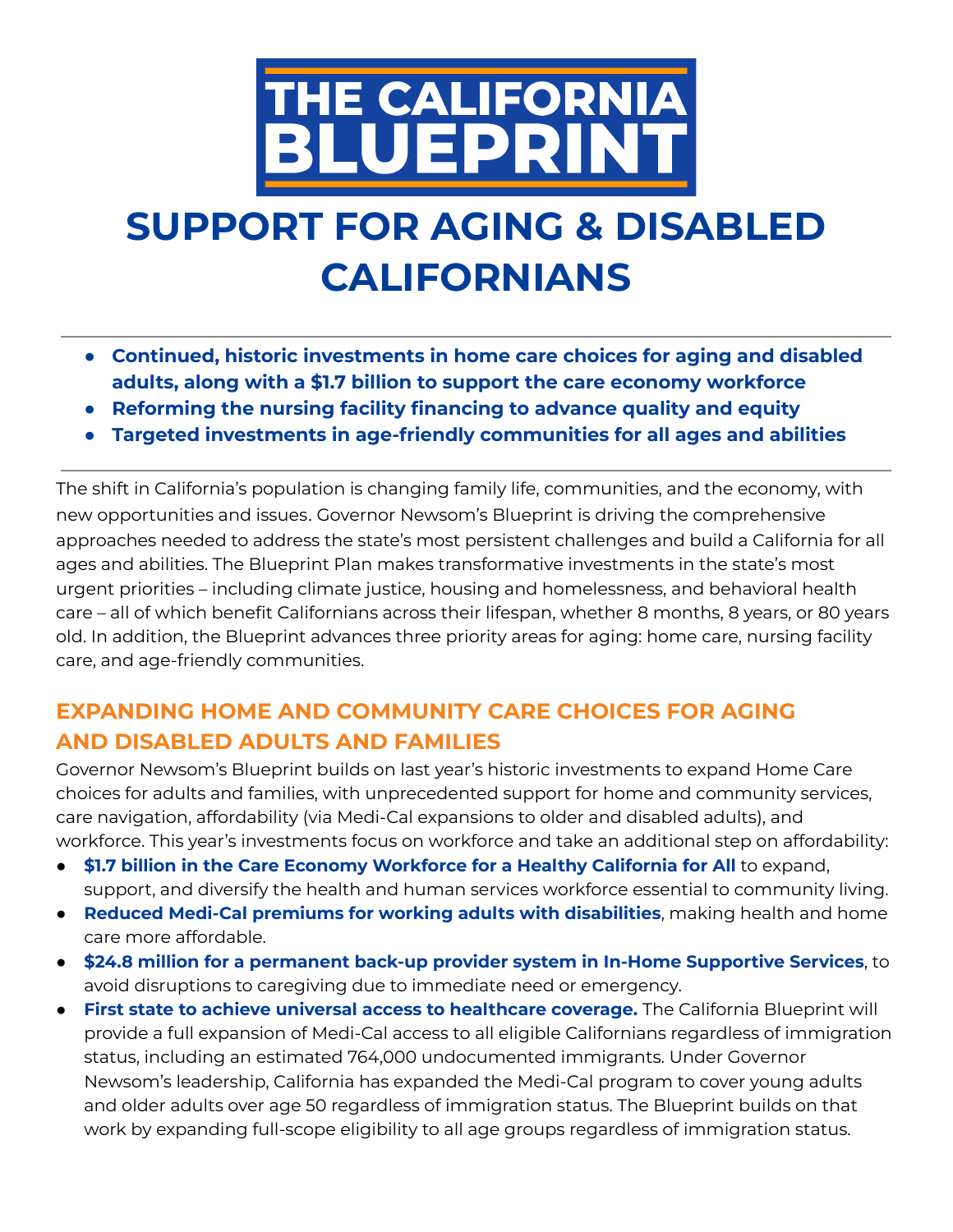

## **REFORMING NURSING FACILITY FINANCING FOR CARE QUALITY, VALUE, EQUITY AND INNOVATION**

**Advance care quality and value, implement a new funding framework.** Over 100,000 of the most vulnerable older and disabled Californians live in skilled nursing facilities, which have weathered the pandemic with many losses and learnings. This year presents an opportunity for California to improve by Reforming Nursing Facility Financing, replacing the existing framework when it sunsets December 31, 2022 with a new funding framework to further advance care quality, value, equity, and innovation for residents, families, and workers.

### **BUILDING INCLUSIVE, AGE-FRIENDLY COMMUNITIES**

California's millions of diverse older and disabled adults and their families will benefit from California's continued implementation of the 2021 Master Plan for Aging and 2020 Alzheimer's Prevention and Preparedness Task Force's recommendations to advance an age-, disability-, and dementia- friendly California for all. Targeted, catalytic investments this year include:

- **\$10 million for Healthy Brain Initiatives** to help more communities prevent and prepare for Alzheimer's and all dementias - newly projected to impact 1 in 5 older adults and families.
- **Expanded California Food Assistance Program** for adults age 55 and older, regardless of immigration status, beginning in 2025-2026, to prevent hunger and malnutrition in older adults.
- **\$10 million for Older Adult Volunteer Opportunities** both with children, to build intergenerational connections, and with peers, to prevent isolation, and another \$10 million to expand the state's existing volunteer infrastructure, creating a neighbor-to-neighbor initiative to recruit, train, and equip neighbors in response to community needs.
- **\$30 million for the Special Olympics** to support efforts to promote healthy living and inclusive communities for people with intellectual disabilities.
- **Work Opportunities for all ages and abilities** are advanced by new state CalLeads initiatives furthering an inclusive and equitable State workforce and by service model pilots with people with intellectual and/or developmental disabilities.
- **Protection for Vulnerable Older and Disabled Adults** is elevated by a new state liaison to county Probate Conservators and by an increased focus on people aging with an intellectual and/or developmental disability and their families.
- **The Master Plan for Aging's data-driven outcomes and public engagement** are supported at the Department of Aging and the California Commission on Aging.

### **FIGHTING COVID-19, BOLSTERING LOCAL HEALTH CARE SYSTEMS**

● **Accelerate vaccination and booster efforts, expand testing programs and capacity.** The Blueprint focuses on meeting Californians where they are, with in-home vaccination and testing programs, free transportation to vaccination appointments throughout the state to get more Californians vaccinated and boosted. The Governor's plan expands hours and capacity at